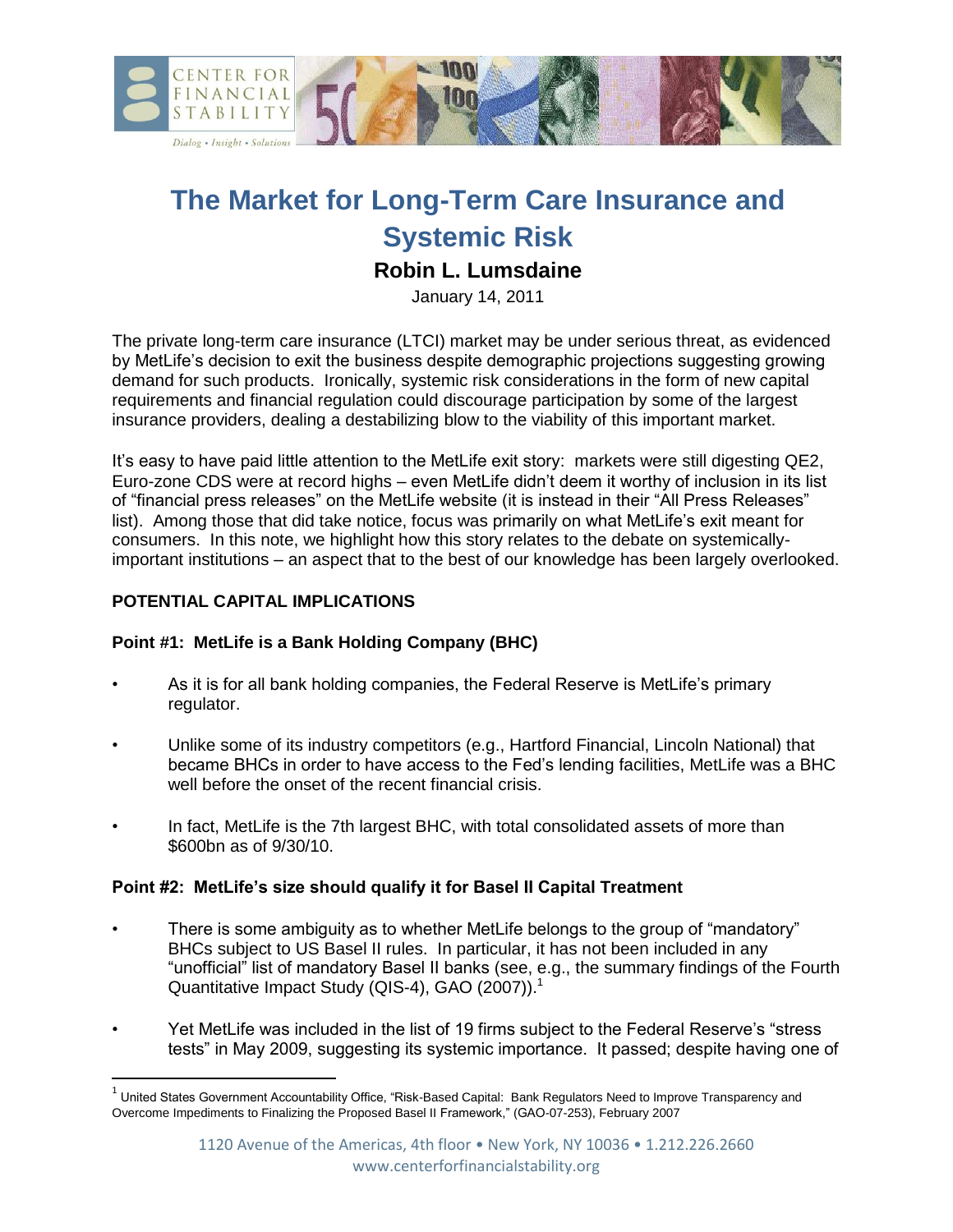

the lowest tier 1 to risk-weighted assets ratios (the 2nd lowest, behind Wells Fargo), it had a healthy amount of tier 1 common capital (deemed to be the "preferred" type of tier 1 capital).

• In addition, back in April 2007, MetLife engaged Kamakura to assist with calculation and reporting of Basel II capital requirements

#### **Point #3: The Capital Implications of the LTCI Business**

- On November 4, 2010, exactly one week before its LTCI exit announcement, MetLife filed its quarterly 10-Q report with the SEC and stated (page 128): "In addition, the oversight body of the Basel Committee on Banking Supervision recently announced increased capital and liquidity requirements (commonly referred to as "Basel III") for bank holding companies, such as MetLife, Inc. Assuming these requirements are endorsed and adopted by the United States, they are to be phased in beginning January 1, 2013. It is possible that even more stringent capital and liquidity requirements could be imposed under Dodd-Frank."
- MetLife makes extensive use of derivatives contracts exactly the asset class that is facing more stringent capital requirements under Basel II/III. Yet unlike many other BHCs, MetLife's derivatives exposures are almost entirely for hedging purposes, for example to protect against the uncertainty embedded in long-dated liabilities such as LTCI. Therefore, these derivatives are intended to be held rather than traded, and hence, they are both on-balance-sheet and subject to significant capital requirements.

#### **Point #4: The Difficulty of Hedging Long-Dated Liabilities that are Outpacing Inflation**

- MetLife's decision to exit the LTCI business came on the heels of its acquisition of AIG subsidiary ALICO for \$16.2bn. In its press release, MetLife cited "the financial challenges facing the LTCI industry in the current environment" as the reason for the exit. These challenges no doubt include tremendous uncertainty regarding claims and escalating costs far into the future.
- For over three decades, medical care costs have outpaced both overall consumer price inflation and average wages (see Figure 1 below). The implications of this are two-fold: (1) LTCI consumers are increasingly selecting coverage that contains an inflation protection component; (2) LTCI providers face an increasing need for inflation protection well in excess of overall CPI. It is hard to imagine the LTCI business being viable without an ability to spread medical inflation risk over a broad range of investors – in particular, shifting the risk to the current pool of policyholders via ongoing premium increases is not sustainable.
	- Taken together, the future prospects for LTCI providers suggest significant demand in the use of derivatives for hedging purposes. For those insurers that are also BHCs, such as MetLife, more derivatives on the balance sheet implies increasing capital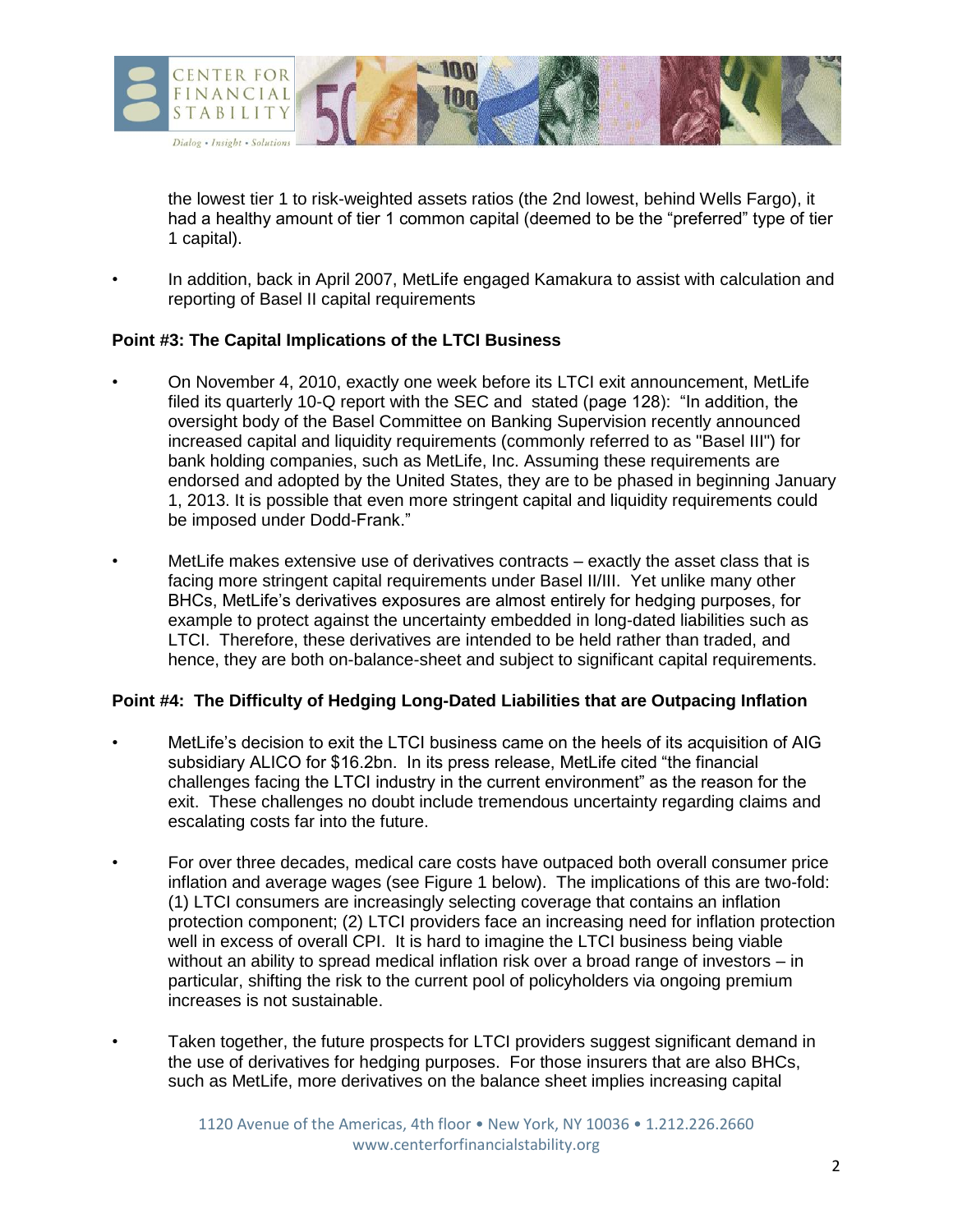

requirements to maintain capital ratios above regulatory minimums. In other words, required capital would go up, rather than down, when a provider hedges future LTCI liabilities. It's no wonder MetLife decided to exit.





Source: Author's calculations from Bureau of Labor Statistics and Social Security Administration data

# **FURTHER DEVELOPMENTS AND THOUGHTS**

l

## **Faced with ballooning liabilities, firms resort to plan freezes**

The exit process was outlined as follows: MetLife stopped accepting new applications for individual LTCI coverage on Dec 30, 2010; it further will discontinue new enrollments into existing group and multi-life plans in 2011, with exact timing depending on existing contractual obligations. Previously written contracts will continue to be honored. We have seen descriptions like this many times – in the context of frozen pension plans.

While the exact definition of a pension plan "freeze" can vary, they typically are characterized by some combination of a cessation of benefit accruals (a "hard freeze") or closure to new entrants (a "soft freeze"). In many cases, pension plan freezes have preceded either a termination or restructuring of the firm's pension plan offerings. The Government Accountability Office (GAO) produced two studies<sup>2</sup> on this topic: the first examining the implications and risks to the Pension

<sup>&</sup>lt;sup>2</sup> United States Government Accountability Office, "Defined Benefit Pensions: Plan Freezes Affect Millions of Participants and May Pose Retirement Income Challenges," (GAO-08-817), July 2008; United States Government Accountability Office, "Defined Benefit Pensions: Proposed Plan Buyouts by Financial Firms Pose Potential Risks and Benefits," (GAO-09-207), March 2009.